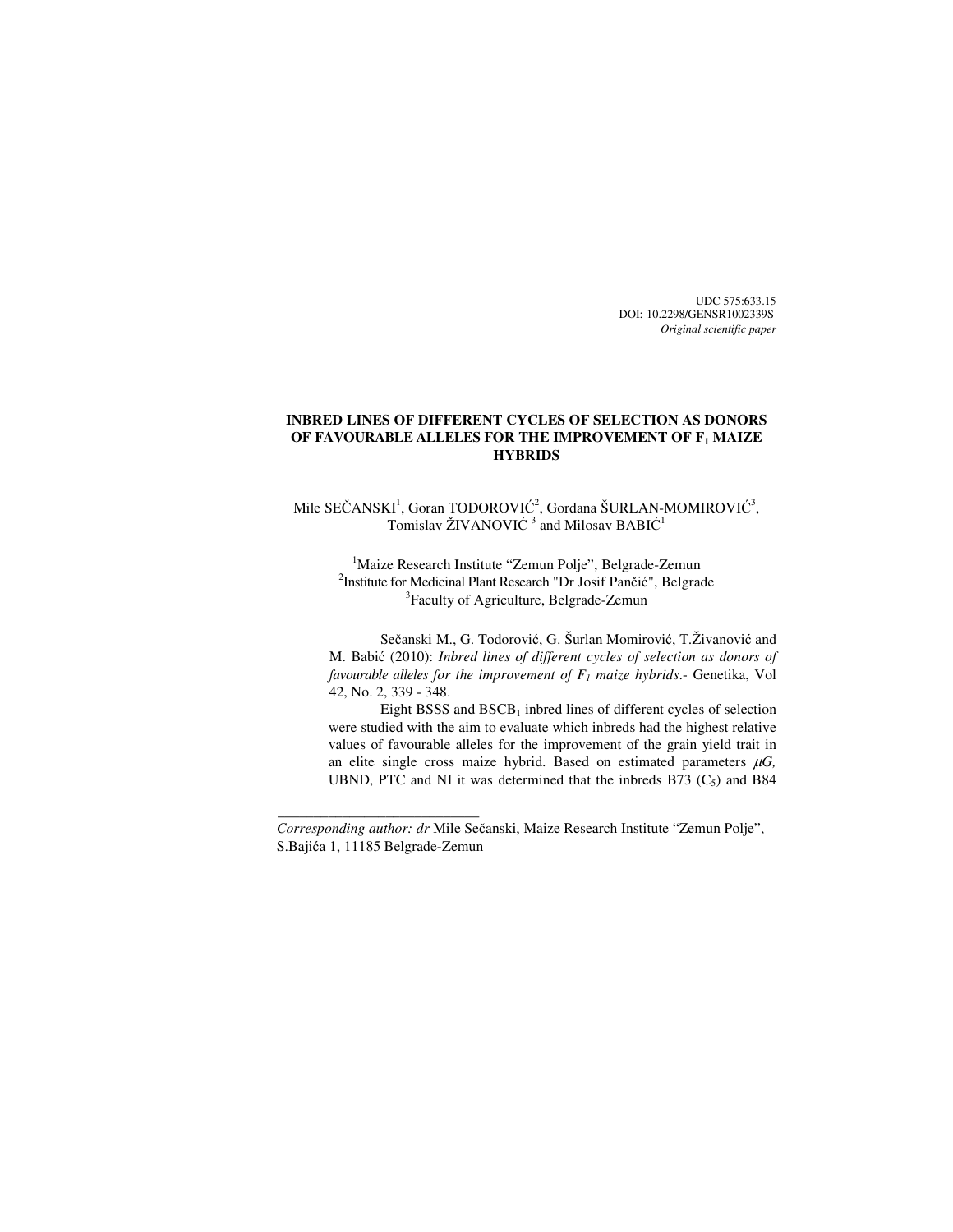$(C_7)$ , originating form the synthetic population BSSS had highest number of favourable alleles for the improvement of the grain yield. Both these inbreds belong to the later cycles of recurrent selections and proved to be better donors of favourable alleles than inbreds belonging to the earlier cycles of selection. The rank correlations of used parameters were positive and highly significant, while the highest values of correlations for yield were determined between  $\mu$ *G* and NI, that is PTC and NI. The highest grain yield was recorded in the hybrid ZPL2 x B73, which also had the highest value of heterosis (174.9%) in the trial for estimation of loci relative values.

*Key words:* donor of favourable alleles, heterosis, .inbred line, maize, rank correlation

#### INTRODUCTION

Maize hybrids have a reduced period of the utilisation in the contemporary agricultural production. Therefore, they have to be replaced by new hybrids that will exceed the existing ones in their performances. Ultimately, one of the objectives in maize breeding is to improve different traits in an elite hybrid as well as to improve agronomic traits of parental component without negative effects on grain yield of elite single cross. Classical methods, such as general combining ability (GCA) (SPRAGUE and TATUM, 1942) and predicted three way cross (PTC) (SPRAGUE and EBERHART, 1977), are known to be effective, regardless of the superior or inferior performance of the potential donors and recipients. Numerous statistical methods have been developed for identifying donors to improve elite hybrids, DUDLEY (1984, 1987a, b) developed a statistical procedure for estimation of relative number of loci  $(\mu)$  for which a donor line is different from each parent of the single cross to be improved. The model starts from the presumption that there is a complete domination  $a = 1$  and  $z = -\mu$ , wherefore the genotypic value + +, + − and - − of genotypes is  $z + 2 \mu$ ;  $z + \mu + a \mu$  and *z*, where *z* is a value of the least favourable genotype  $-$ ,  $\mu$  is one half of the difference in genotypic value between + + and  $$ genotypes, while  $a$  is a degree of domination. Moreover, this model implies that  $\mu$  is constant for all loci and that there is no epistasis. Dominant alleles (positive value of  $\mu$ *G*) are favourable for the maize grain yield, and inbreds with the highest value of <sup>µ</sup>*G* can be considered as a potentially good source of favourable alleles. Positive and high values of  $\mu$ *G* for donor inbred lines confirm the existence of new favourable alleles in these inbreds that parents of an elite hybrid do not include. The negative values of the relation  $\mu$ *G -*  $\mu$ *D* or  $\mu$ *G -*  $\mu$ *F* point to a number of loci for which inbred lines  $I_1$  and  $I_2$  carry favourable alleles, and Iw carries unfavourable alleles. If this number is higher than the number of loci for which inbred lines  $I_1$  and  $I_2$  carry unfavourable alleles, and Iw carries favourable alleles, it is necessary to perform a backcross of the  $F_I$  generation (parent inbred x donor inbred) to parent inbred  $I_I$  or I<sub>2</sub>. If, on the other hand, the difference  $\mu G - \mu D$  or  $\mu G - \mu F$  is not significantly different from 0, the direct self-pollination of *F2* generation is recommended in the process of selection. Positive values of the difference  $\mu$ *G* -  $\mu$ *D* or  $\mu$ *G* -  $\mu$ *F* lead to a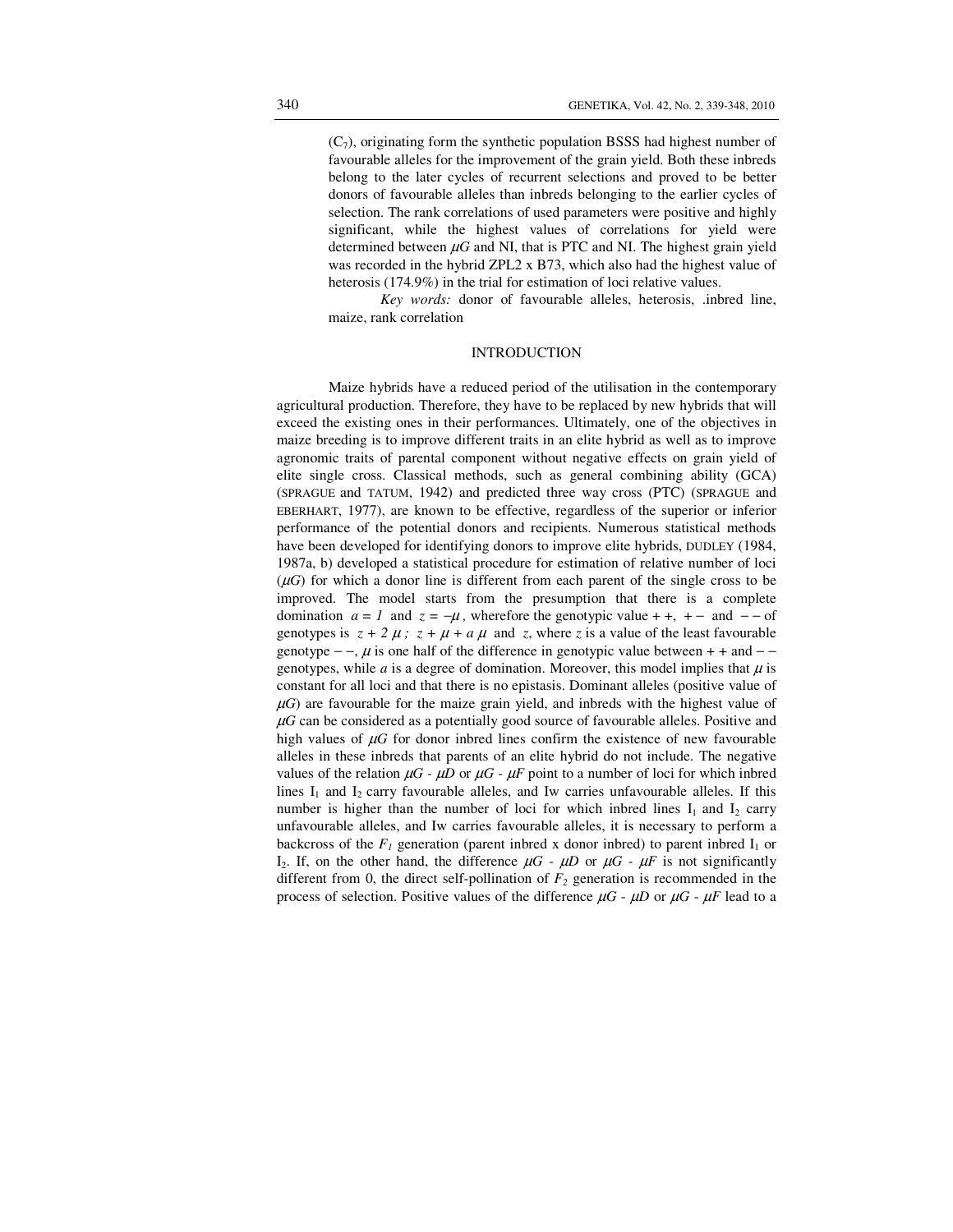conclusion that if the number of loci for which inbred lines  $I_1$  and  $I_2$  carry unfavourable alleles and Iw carries favourable is higher than the number of loci for which inbreds  $I_1$  and  $I_2$  carry favourable alleles and the inbred Iw carries unfavourable alleles, the backcross of the  $F_I$  generation to the donor inbred (Iw) is recommended.

GERLOFF and SMITH (1988a.b) proposed an estimate of a minimum upper bound on  $\mu$ *G* (UBND). BERNARDO (1990) presented an estimate of the relative number of favourable alleles that can be gained from the inbred minus the relative number of favourable alleles that can be lost from the parents of the hybrid during selection (NI), while METZ (1994) published two estimates of the relative number of loci where favourable alleles can be either gained or lost.

The improvement of existing hybrids, i.e. the improvement of one or both parent inbred lines of an elite hybrid, is one of methods of developing new improved maize hybrids. The procedure implies the introduction of favourable alleles into the existing inbreds, which will result in better agronomic traits and improved yield potential of the new hybrids. Most frequently, inbred lines have been used as donors of favourable alleles for the improvement of qualitative and quantitative traits of single cross hybrids.

 The objective of the present study was to estimate which of observed BSSS and  $BSCB<sub>1</sub>$  inbred lines of different cycles of selection have the highest relative values as donors of favourable alleles for the improvement of grain yield of an elite maize hybrid. Estimation of number of favourable alleles in inbred donor lines (Iw) that are not present in elite single cross hybrid (I1 x I2) was done based on four parameters: µG, UBND (upper bound estimates), PTC (predicted three way cross) and NI (net improvement statistics). For the improvement of grain yield of elite single cross hybrid ZP 580, efficiency of each used parameter was estimated separately. Comparison between used parameters was done using Spearman's rank correlation coefficient. Obtained results can be of importance for the further work on maize breeding, as it is, based on them, possible to select donor inbreds of favourable alleles for the grain yield, which consequently would lead to increased efficiency of breeding.

#### MATERIALS AND METHODS

Selected maize inbred lines of different cycles of recurrent selection belong to the following two synthetic populations: BSSS and BSCB<sub>1</sub>. Inbreds B14( $C_0$ ), B37( $C_0$ ), B73( $C_5$ ) and B84( $C_7$ ) were derived from the Iowa Stiff Stalk Synthetic (BSSS), while inbreds  $B90(C_7)$ ,  $B91(C_8)$ ,  $B97(C_9)$  and  $B99(C_{10})$  were developed from the Corn Borer Synthetic No.1 ( $BSCB<sub>1</sub>$ ). Indred lines derived from both synthetics were crossed to parental inbred lines of the hybrid ZP 580 (ZPL1 and ZPL2). During two years, the following two trials in two locations (Zemun Polje and Kraljevci) were set up to estimate the relative value of loci: a trial with hybrids and a trial with donor inbred lines and parental inbred lines of the hybrid ZP 580 which was in the process of improvement. The trials were set up according to the complete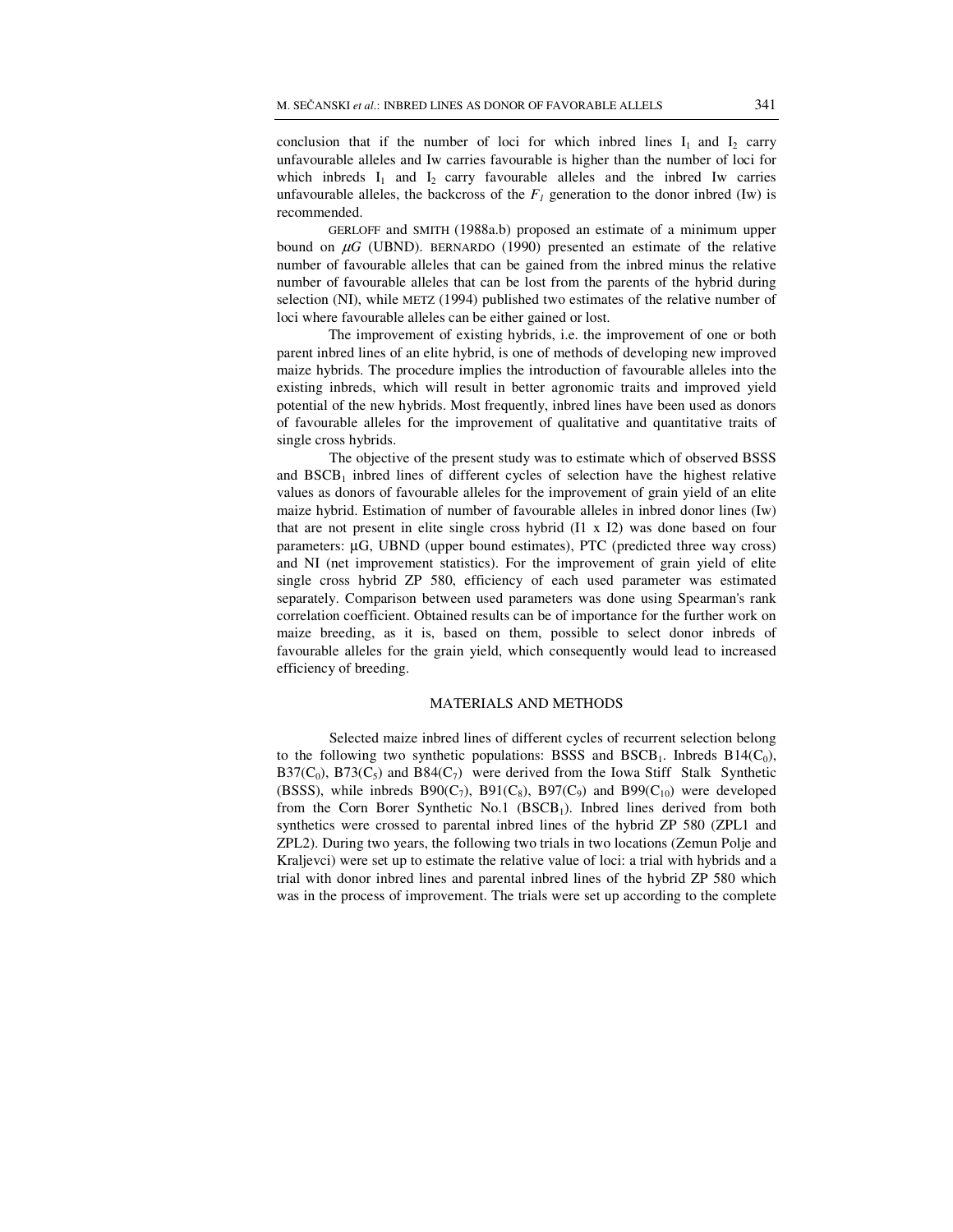randomised block design with four replications. The elementary plot size was  $3.36 \text{ m}^2$ , while crop density was 59,500 plants  $ha^{-1}$ .

 The estimation of a relative number of favourable alleles of observed inbreds in relation to an elite single cross hybrid (hybrid selected to be improved) for the observed traits was done according to the model developed by DUDLEY (1987a, b).

Besides the parameter  $\mu$ G, the following parameters for inbred lines were used in the study: UBND (GERLOF and SMITH, 1988), PTC (HALLAUER and MIRANDA, 1988) and NI (BERNARDO, 1990 a, b).

UBND estimator is defined as a minimum of the two equations  $(I_1 \times I_2) - I_1$ and  $(I_2 \times Iw) - I_2$ , which have a prediction of  $2\mu E + 2\mu G$  and  $2\mu C + 2\mu G$ , respectively.

PTC is a predicted three way crosses performance that is estimated as  $[(I_1 \times I_2)]$ Iw) +  $(I_2$  x Iw)] / 2 and has a prediction of N  $(z + \mu)$  +  $\mu(A + B + C + E + G - H)$ where N is a total number of loci that affect observed trait.

Net improvement (NI) estimates the number of loci where favourable alleles can be added (minus the number of loci where they can be lost) in an elite hybrid. This estimator is calculated as a maximum value of the formula  $[(I_1 \times I_2) - (I_1 \times I_2)]$ 2 or  $[(I_2 \times I_2) \cdot (I_1 \times I_2)] / 2$ . The used estimators were compared among themselves by Spearman's rank correlation coefficient (HADŽIVUKOVIĆ, 1991).

Heterosis (H) for grain yield was calculated in relation to a superior parent.

#### RESULTS

The highest, i.e. lowest grain yield was recorded in the hybrids ZPL2 x B73 (10.908 t ha<sup>-1</sup>), i.e. the hybrid ZPL2 x B91 (8.730 t ha<sup>-1</sup>), respectively. The mean values of inbred line yields ranged from 4.932 t ha<sup>-1</sup> in the inbred B84( $C_7$ ) to 1.783 t ha<sup>-1</sup> in the inbred B99( $C_{10}$ ) (Table 1.). The inbred line ZPL1 had higher average grain yield  $(4.394 \text{ t} \text{ ha}^{-1})$  than the second parent of the elite single cross hybrid, inbred line ZPL2  $(3.967 \text{ t} \text{ ha}^{-1}$ , Table 1).

All observed inbred lines have positive and significant values of the parameter  $\mu$ *G* for grain yield, meaning that they can be donors of new favourable alleles which are not contained by the parents of the elite single cross hybrid ZPL1 x ZPL2. The highest values of this parameter were recorded in the inbreds B73  $(C_5)$ , B84  $(C_7)$  and B97  $(C_9)$  of later cycles of selection, while the lowest value of the parameter was detected in the inbred  $B14$  (C<sub>0</sub>) that belongs to the initial cycle of selection (Table 2). The significant values of the parameter  $\mu$ *G* and importance of donors for breeding programmes were presented in studies carried out by DUDLEY (1984 a), MIŠEVIĆ (1989 a, b), ZANONI and DUDLEY (1989 a), METZ (1994), BABIĆ *et al.* (1996), VRAČAREVIĆ (2000), TRIFUNOVIĆ *et al*. (2001), ROSA *et al*. (2001), MALVAR *et al.* (2004), AVILA *et al*. (2005), ŽIVANOVIĆ *et al.* (2006) and SEČANSKI *et al.* (2009).

AVILA *et al*. (2005) reported possibility of improvement of grain yield in three single cross hybrids with use of tropical inbred lines as donors of favourable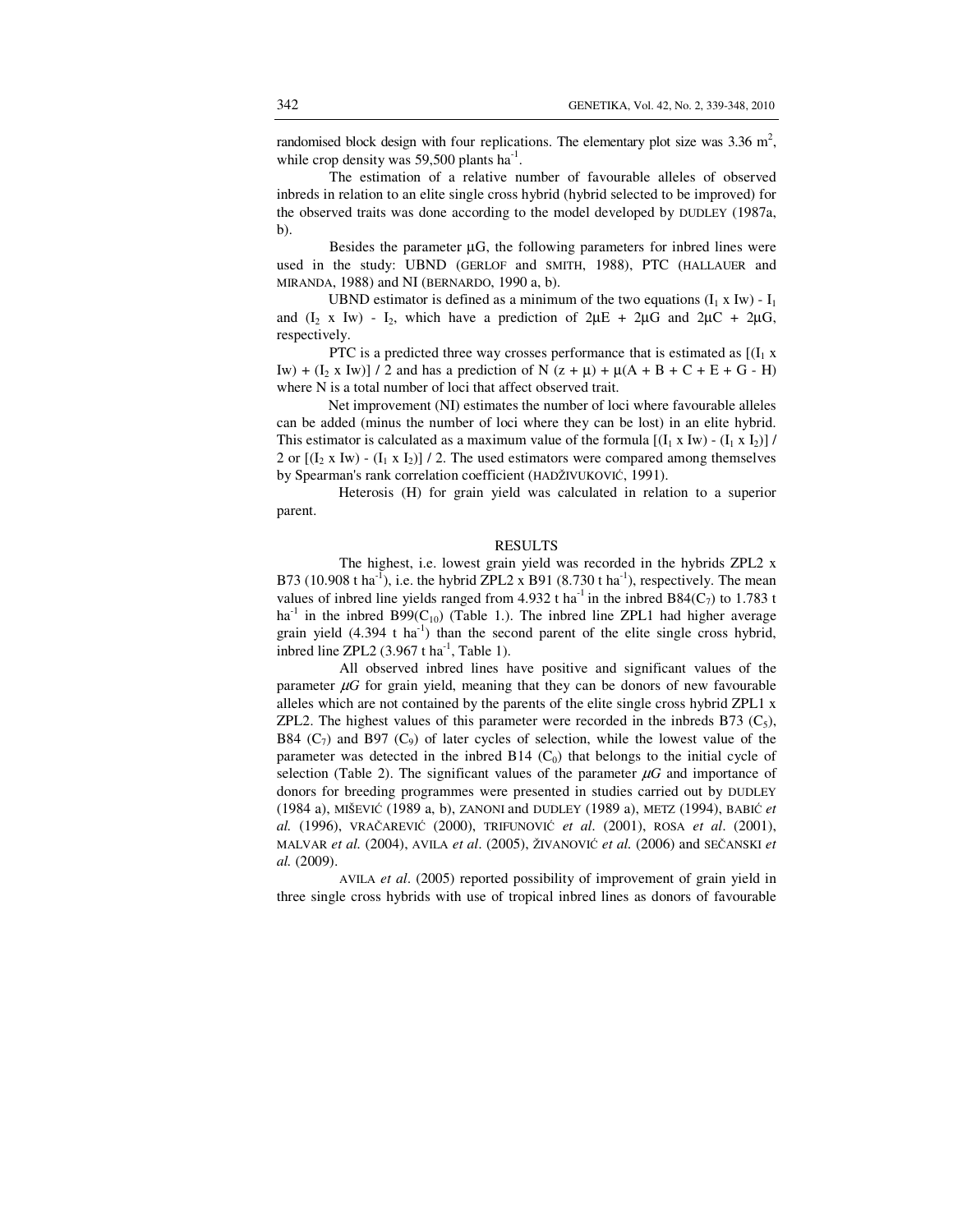alleles. In their research, progenitors of three single cross hybrids were crossed with 23 inbred lines with the purpose of identifying best donor lines for improving grain yield of tropical single cross hybrids. They identified three tropical (CML258, CML264, CML273) and three subtropical inbred lines (CML311, CML312, CML319) as the donors with highest frequencies of favourable alleles.

| Indeed lines and their hybrids $(F_1)$ | Grain yield $(t \, ha^{-1})$ | Heterosis %        |
|----------------------------------------|------------------------------|--------------------|
| ZPL1                                   | 4.394                        |                    |
| ZPL2                                   | 3.967                        |                    |
| B14(C <sub>0</sub> )                   | 2.899                        |                    |
| B37(C <sub>0</sub> )                   | 2.256                        |                    |
| $B73(C_5)$                             | 3.801                        |                    |
| $B84(C_7)$                             | 4.932                        |                    |
| $B90(C_7)$                             | 2.078                        |                    |
| $B91(C_8)$                             | 2.193                        |                    |
| $B97(C_9)$                             | 4.298                        |                    |
| $B99(C_{10})$                          | 1.783                        |                    |
| ZPL1 x ZPL2                            | 10.741                       | $144.4***$         |
| ZPL1 x $B14(C_0)$                      | 9.012                        | $105.1***$         |
| ZPL1 x $B37(C_0)$                      | 8.896                        | $102.5***$         |
| ZPL1 x $B73(C_5)$                      | 10.236                       | $132.9***$         |
| ZPL1 x $B84(C_7)$                      | 9.938                        | $101.5***$         |
| ZPL1 x B90 $(C_7)$                     | 8.811                        | $100.5***$         |
| ZPL1 x $B91(C_8)$                      | 9.117                        | $107.5^{\ast\ast}$ |
| ZPL1 x B97 $(C_9)$                     | 9.945                        | $126.3***$         |
| ZPL1 x B99 $(C_{10})$                  | 9.889                        | $125.1***$         |
| ZPL2 x $B14(C_0)$                      | 8.956                        | $125.8***$         |
| ZPL2 x $B37(C_0)$                      | 9.546                        | $140.6***$         |
| ZPL2 x $B73(C_5)$                      | 10.908                       | $174.9***$         |
| ZPL2 x B84 $(C_7)$                     | 10.765                       | $118.3***$         |
| ZPL2 x B90 $(C_7)$                     | 9.340                        | $135.4***$         |
| ZPL2 x $B91(C_8)$                      | 8.730                        | $120.1***$         |
| ZPL2 x B97 $(C_9)$                     | 9.695                        | $125.6***$         |
| ZPL2 x B99 $(C_{10})$                  | 9.670                        | $143.8***$         |
| $t_{0.05} = 2.042$                     | $t_{0.01} = 2.750$           |                    |

*Table 1. Grain yield (t ha-1) of 10 inbred lines and 17 maize hybrids and heterosis* 

Genetic relatedness of donor inbreds to parent inbreds was evaluated over the expression  $(\mu C + \mu F)$ - $(\mu D + \mu E)$ , DUDLEY (1984 a), whereby positive, i.e.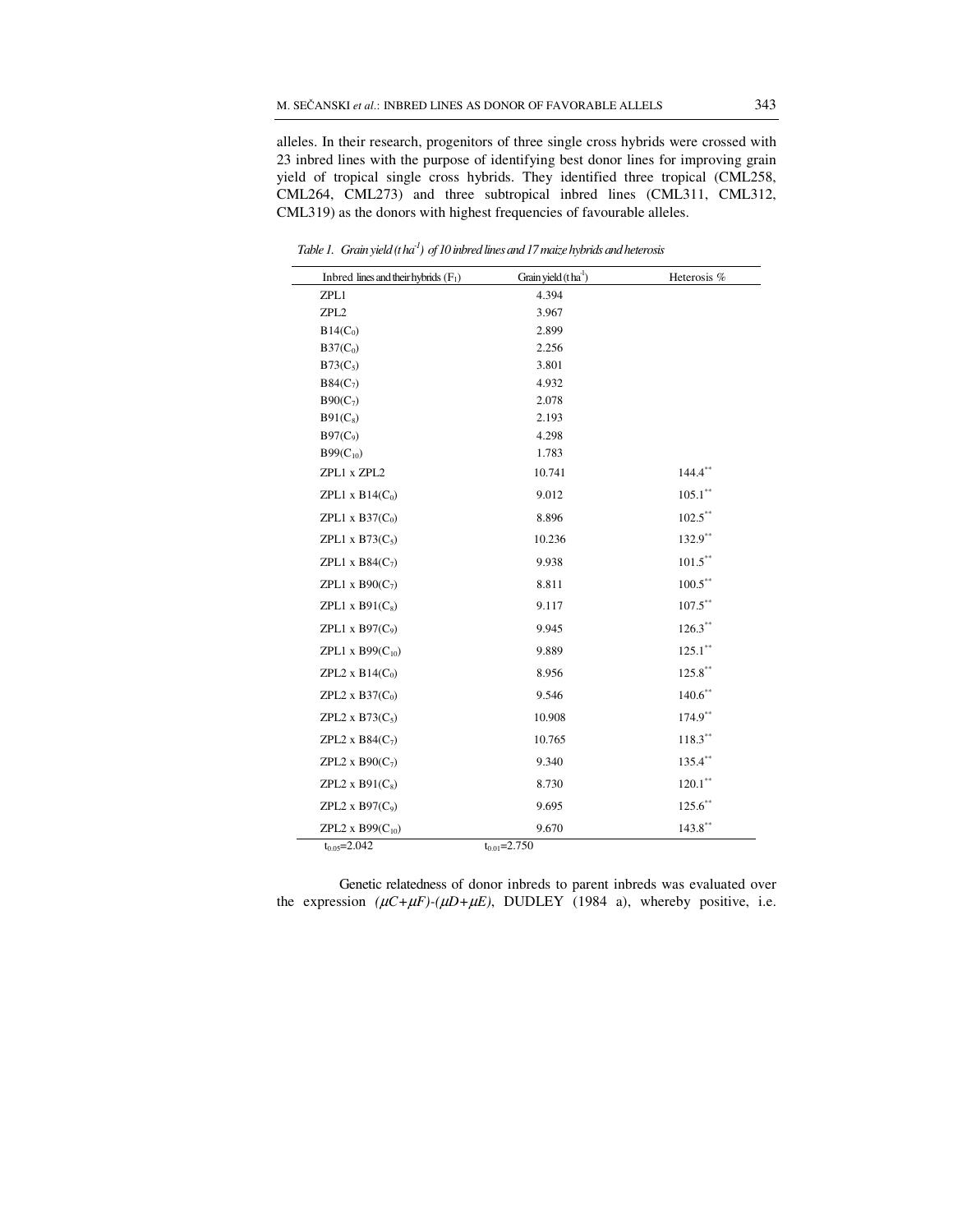negative, values suggest a greater relatedness to the inbred ZPL1, i.e. the inbred ZPL2, respectively.

The inbred lines B37 (C<sub>0</sub>), B73 (C<sub>0</sub>), B84 (C<sub>7</sub>) and B90 (C<sub>7</sub>) had significant and positive values of the expression  $(\mu C + \mu F)$ - $(\mu D + \mu E)$  and showed greater relatedness to the inbred line ZPL1. A positive, but not significant value was expressed by the inbred B14 (C<sub>0</sub>). The inbreds B91 (C<sub>8</sub>), B97 (C<sub>9</sub>) and B99 (C<sub>10</sub>), belonging to the higher cycles of selection of BSCB1, had negative values and expressed greater relatedness to the inbred ZPL2 (Table 2).

|                       |                      | Relatedness                                  |                              | Cross<br>method               |
|-----------------------|----------------------|----------------------------------------------|------------------------------|-------------------------------|
| <b>Donors</b><br>(Iw) | μG                   | $(\mu C + \mu F)$ - $($<br>$\mu$ D+ $\mu$ E) | $\mu$ G- $(\mu$ Dor $\mu$ F) |                               |
| $B14(C_0)$            | $0,722$ <sup>*</sup> | 0.157                                        | $-0,892$ <sup>*</sup>        | $(I_1 \times I_2) \times I_1$ |
| $B37(C_0)$            | 0,827                | $0,863*$                                     | $-0,597$                     | $(I_1 \times I_2) \times I_1$ |
| $B73(C_5)$            | $1,502^*$            | $0,885$ *                                    | 0,083                        | Self                          |
| $B84(C_7)$            | $1.392*$             | $1.040^*$                                    | 0.012                        | Self                          |
| $B90(C_7)$            | 0.754                | $0.742$ <sup>*</sup>                         | $-0,700^*$                   | $(I_1 \times I_2) \times I_1$ |
| $B91(C_8)$            | $0.775*$             | $-0.173$                                     | $-0.812$ <sup>*</sup>        | $(I_2 \times I_2) \times I_2$ |
| B97(C <sub>9</sub> )  | $1.189*$             | $-0.037$                                     | $-0.398$ <sup>*</sup>        | $(I_2 \times I_2) \times I_2$ |
| $B99(C_{10})$         | $1,161$ <sup>*</sup> | $-0.009$                                     | $-0.426$                     | $(I_2 \times I_2) \times I_2$ |

*Table 2. The estimation of a relative number of favourable alleles for grain yield* 

 $^*$  > 2SE

Inbred lines  $B73(C_5)$  and  $B84(C_7)$  expressed high values of the parameter  $\mu$ *G* but their differences  $\mu$ *G-(* $\mu$ *D* or  $\mu$ *F)* were no significantly higher than 0 (Table 2). This suggests that direct self-pollination and selection of inbred lines from crosses (ZPL1 x B73) and (ZPL1 x B84) can be done, as both donor inbreds showed relatedness to the inbred ZPL1. Other two inbreds, B97  $(C_9)$  and B99  $(C_{10})$ , had positive and significant values of favourable alleles for the grain yield that were not present in the elite hybrid ZPL1 x ZPL2. The number of recessive unfavourable alleles was significantly higher in both inbreds, hence the  $F_1$  generation should, in the process of selection for this trait, be backcrossed to the parent inbred ZPL2, as they showed relatedness to this inbred line (Table 2).

The value of  $\mu D$  was significantly higher than the value of  $\mu G$  for the inbred B14 (C<sub>0</sub>), while the value of  $\mu$ *F* was significantly higher than the value of  $\mu$ *G* for the inbred B91  $(C_8)$ . It means that the number of unfavourable, recessive alleles for grain yield in observed donor inbred lines were significantly higher than the number of favourable, dominant alleles. In order to avoid the introduction of unfavourable alleles, the backcross of  $F_1$  generation ZPL1 x B14 to the inbred ZPL1 that is ZPL2 x B91 to the inbred ZPL2 is recommended. Donor inbred lines  $B37(C_0)$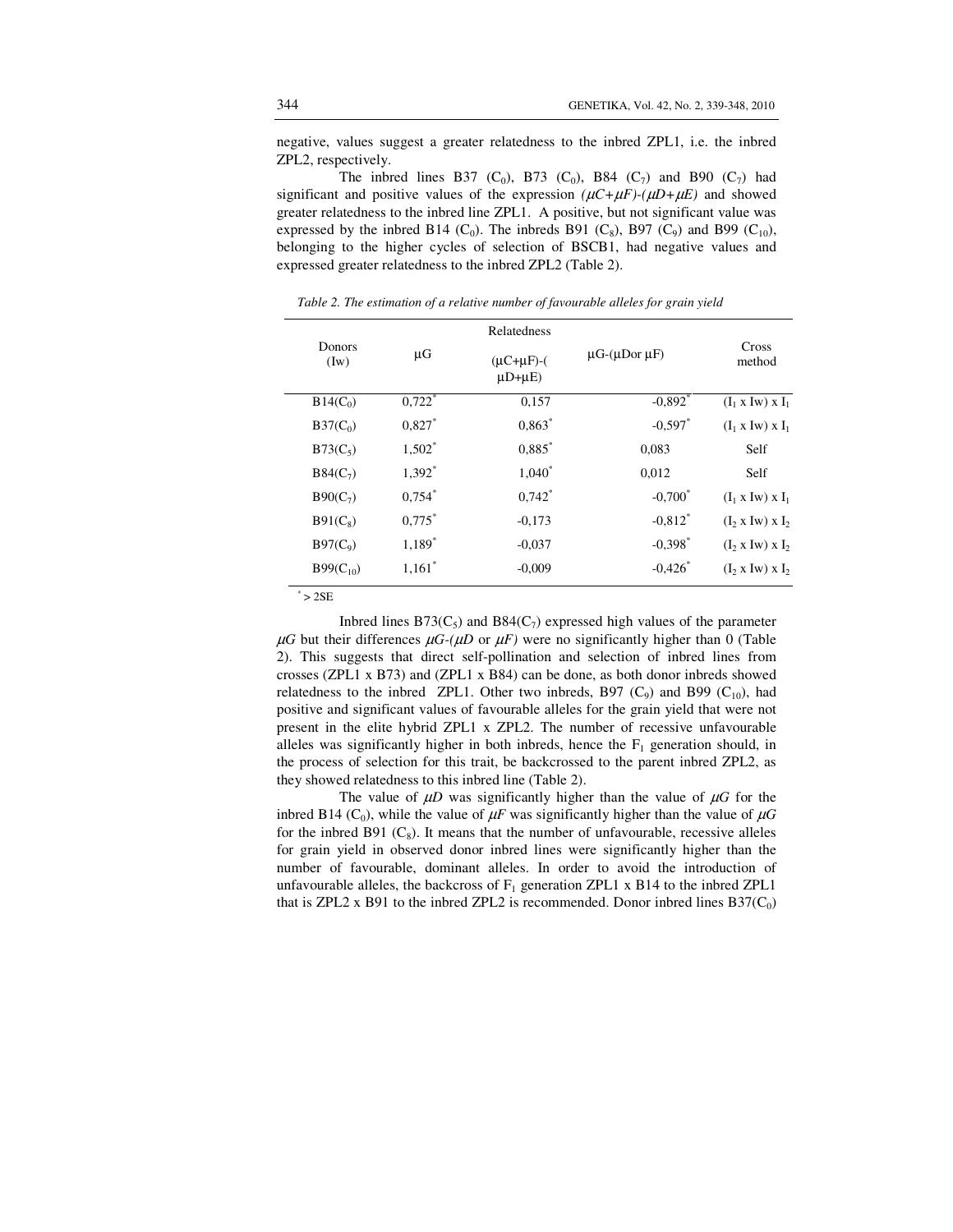and  $B90(C_7)$  had a significantly higher frequency of unfavourable recessive alleles than a frequency of favourable dominant alleles, hence in this case backcross of  $F_1$ generation should be done to the parent ZPL1 (Table 2).

Ranking of the donor inbred lines on the basis of their values estimated over four used parameters shows a good agreement among parameters  $\mu$ *G*, UBND, PTC and NI. All four parameters identically ranked the first four best ranked inbred lines (Table 3), even KUMAR *et al.* (2003), reported µ*G* and UBND as the best estimates in ranking donor inbred lines. The stated results are confirmed by high and significant values of the rank correlation (Table 4).

| Donor line           | μG       | <b>UBND</b> | <b>PTC</b> | NI          |
|----------------------|----------|-------------|------------|-------------|
| $B14(C_0)$           | 0.722(8) | 4.618(6)    | 8.984(7)   | $-0.864(8)$ |
| $B37(C_0)$           | 0.827(5) | 4.502(7)    | 9.221(5)   | $-0.597(5)$ |
| $B73(C_5)$           | 1.502(1) | 5.842(1)    | 10.572(1)  | 0.083(1)    |
| $B84(C_7)$           | 1.392(2) | 5.544(3)    | 10.351(2)  | 0.012(2)    |
| $B90(C_7)$           | 0.754(7) | 4.417(8)    | 9.075(6)   | $-0.700(6)$ |
| $B91(C_8)$           | 0.775(6) | 4.723(5)    | 8.923(8)   | $-0.812(7)$ |
| B97(C <sub>9</sub> ) | 1.189(3) | 5.551(2)    | 9.820(3)   | $-0.398(3)$ |
| $B99(C_{10})$        | 1.161(4) | 5.495(4)    | 9.778(4)   | $-0.426(4)$ |

*Table 3. The estimation and rank of*  $\mu$ *G\*, UBND, PTC and NI for grain yield* 

Values of the rank are given within the brackets

*Table 4. Rank correlation for grain yield* 

|             | $\cdots$ | .           |            |            |
|-------------|----------|-------------|------------|------------|
|             | $\mu$ G  | <b>UBND</b> | <b>PTC</b> | NI         |
| $\mu G^*$   | $\ast$   | $0.857*$    | $0.928***$ | $0.976***$ |
| <b>UBND</b> |          | $\ast$      | $0.762*$   | $0.786*$   |
| <b>PTC</b>  |          |             | $\ast$     | $0.976**$  |
| NI          |          |             |            | $\ast$     |
|             |          |             |            |            |

 $*p<0.05$ .  $*p<0.01$ 

Such results on concordance among parameters  $\mu$ G, UBND, PTC and NI are in accordance with results gained by BERNARDO (1990), and ASORO *et al*. (2007). High correlations among  $\mu$ G, PTC and UBND are presented in the study done by MIŠEVIĆ (1989), while a highly significant rank correlation for grain yield between UBND and PTC are determined by FABROUOIS and OPENSHOW (1994) and REDDY *et al*. (2005).

Possibility of improving agronomic traits of sweet corn hybrids by use field corn inbred lines was reported by MALVAR *et al.* (2004). Objective of their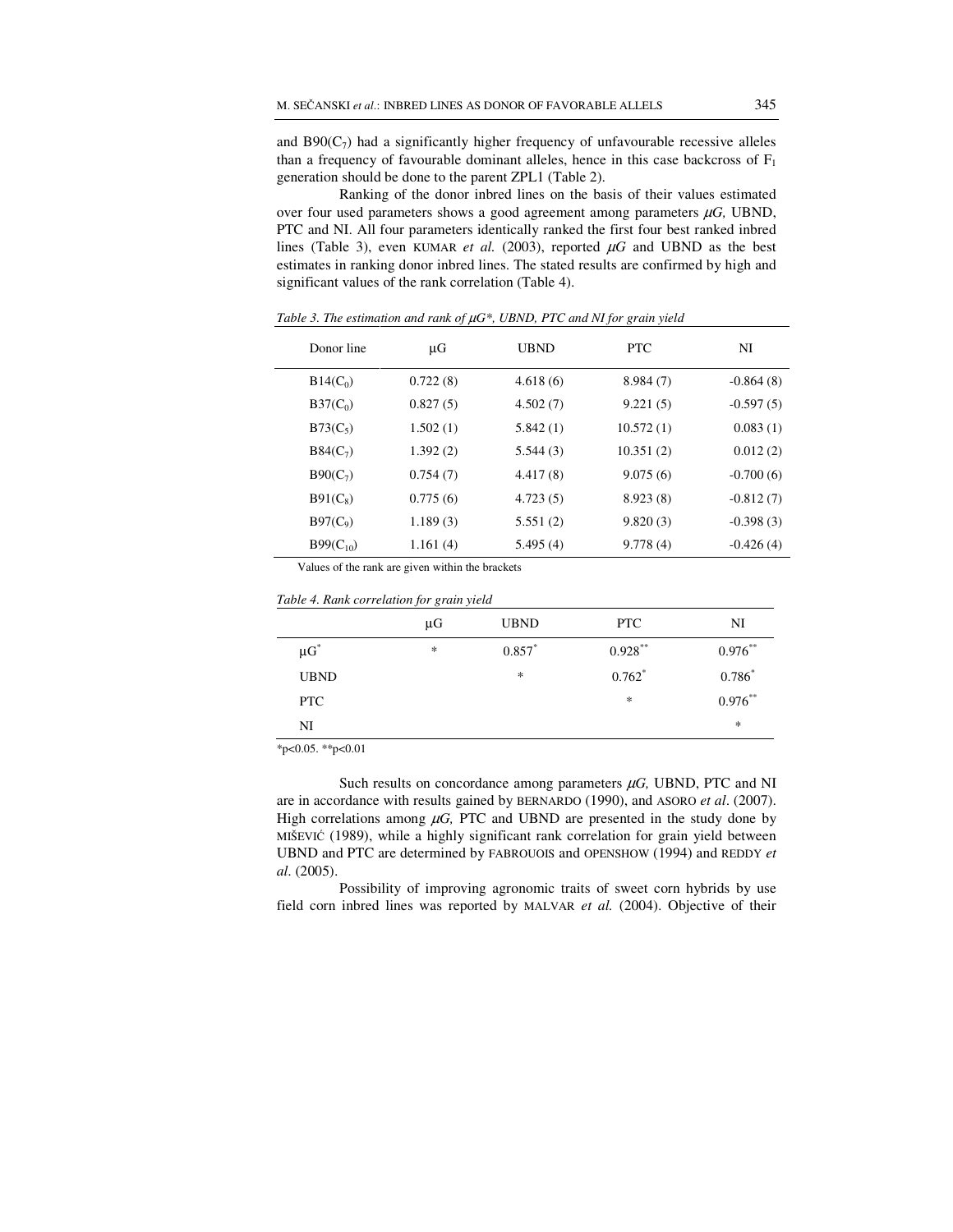study was to compare realised results and predictions of methods to identify potential donors for improving agronomic performance of sweet corn hybrids. Yield and three agronomic traits were recorded. Inbred lines A632 and EP42 were identified as the best potential donors for improving yield and several yield components of sweet corn hybrids in their study. The use of EP42 would reduce row number, while the use of W64A would reduce yield and ear length. The estimator  $\mu$ *G* correctly predicted the best donor of favourable alleles for improving yield and agronomic performance of sweet corn hybrids. Realised response, however, did not coincide with predictions, particularly with ranking of donors, while predictions of best recipient fitted the realised results.

## **CONCLUSION**

The highest grain yield  $(10.908 \text{ t ha}^{-1})$  was recorded in the hybrid ZPL2 x B73. At the same time, this hybrid, in the trial for the evaluation of relative values of loci, showed the highest heterosis (174.9%).

Based on estimated parameters:  $\mu$ G, UBND, PTC and NI it was possible to evaluate studied inbred lines as donors of favourable alleles for the improvement of the observed hybrid. The donor inbred lines for the improvement of the grain yield in the hybrid ZPL1 x ZPL2 showed greater genetic relatedness to the female parent, inbred line ZPL1. Inbred lines belonging to the higher cycles of recurrent selection of studied synthetics were better donors of favourable alleles than inbred lines belonging to the initial cycles, indicating that the relative number if favourable alleles increased during the selection in both populations (BSSS and BSCB1).

The inbred line B73  $(C_5)$  had the greatest number of favourable dominant alleles for the improvement of the grain yield of the hybrid ZPL1 x ZPL2. Furthermore, the inbred B84  $(C_7)$  was a good donor of favourable alleles for grain yield. As both inbreds showed relatedness to the inbred ZPL1, direct self-pollination and selection of inbreds derived from crosses ZPL1 x B73 and ZPL1 x B84 can be recommended for the process of selection. The inbreds B97  $(C<sub>9</sub>)$  and B99  $(C<sub>10</sub>)$  were closer to the inbreed ZPL2 and had positive and significant values of favourable alleles for the grain yield that were not present in the elite hybrid ZPL1 x ZPL2. The number of recessive unfavourable alleles was greater in these inbreds than in the inbreds B73 ( $C_5$ ) and B84 ( $C_7$ ), hence the backcross of the  $F_1$  generation (ZPL2 x B97; ZPL2 x B99) should be done to the male parent of the elite hybrid (ZPL2) in the process of selection for grain yield.

The rank correlations among parameters  $\mu$ G, PTC and NI were positive and highly significant, while the rank correlations between UPBND and remaining observed parameters  $(\mu G, PTC \text{ and } NI)$  were positive and significant.

> Received February  $10^{th}$ , 2010 Accepted June  $22<sup>th</sup>$ , 2010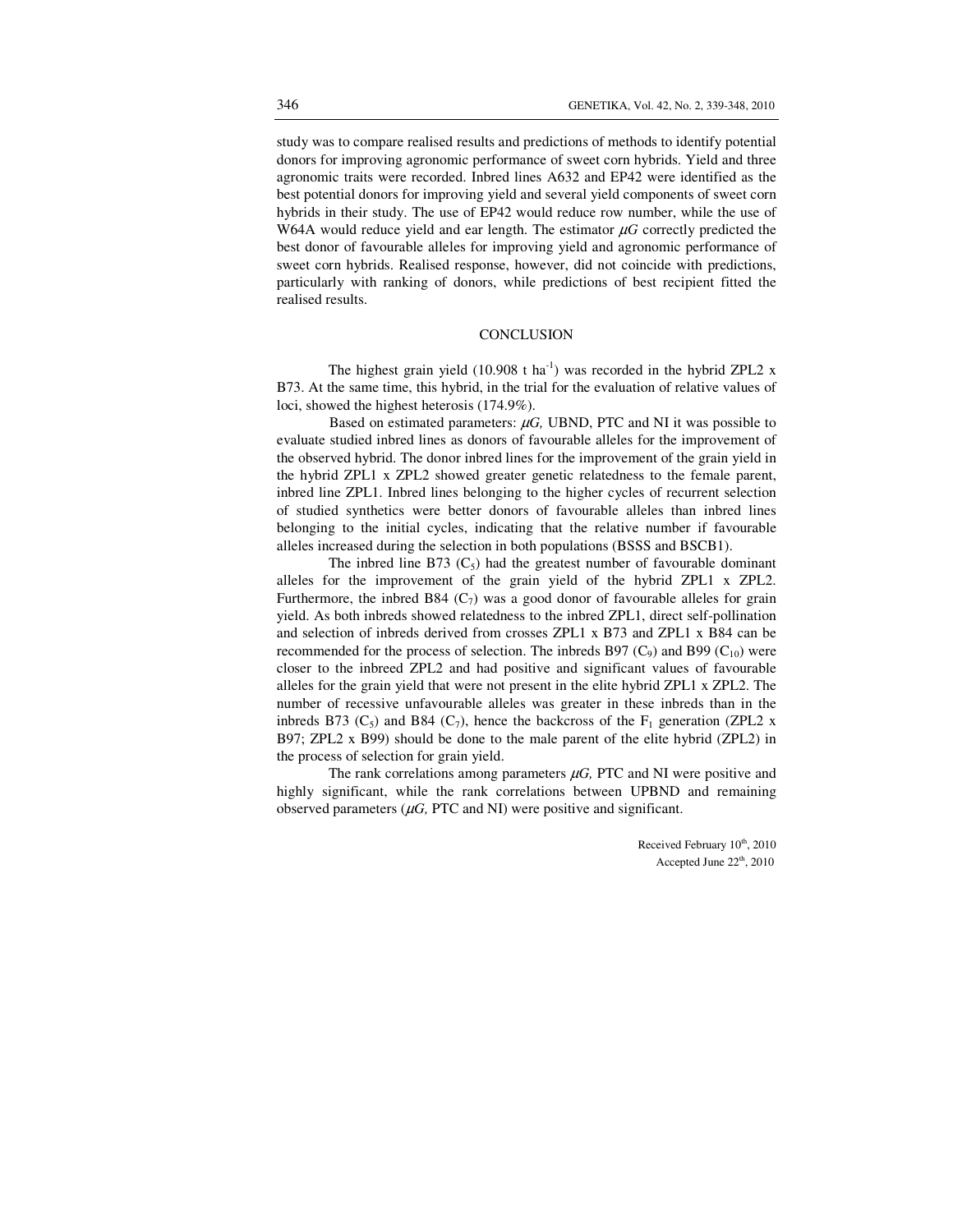#### **REFERENCES**

- ASORO, F.G., A.M. SALAZAR, A.L. CARPENA and N.C. ALTOVEROS (2007): Identification of donors with favorable allels for grain yield to improve inbreds in a Philippine maize breding program, Philippine Agricultural Scientist, *90*(1), 54-63.
- AVILA, N.V., S.A.R. HERRERA and H.C. ORELLANA (2005): Evaluacion de lineas tropicales de maiz (zea mays) como fuente de alelos favorables para mejorar hibridos simples elites, Agonomia Mesoamericana *16*(2); 127-136.
- BABIĆ, M., N. DELIĆ Z.PAJIĆ and G.TODOROVIĆ (1996): Identification of donors containing favourable alleles for grain yield and popping volume in pop corn (*Zea mays* L. *everta*). Genetika, Vol. *28*, No. 1:17-21.
- BERNARDO, R. (1990a): An alternative statistics for identifying lines useful for improving parents of an elite single cross, Theor. Appl. Genet., *80*, 105-109.
- DUDLEY, J. W. (1984 a): A method of indentifying lines for use in improving parents of a single cross, Crop Sci. *24*, 355-357.
- DUDLEY, J. W. (1987 a): Modification of methods for identifying inbred lines useful for improving parents of an elite single crosses, Crop Sci. *27*, 944-947.
- DUDLEY, J. W. (1987 b): Modification of methods for identifying populations to be used for improving parents of an elite single crosses, Crop Sci. *27*, 940-943.
- GERLOF, J. E. and O. S. SMITH (1988): Choice of method for identifying germplasm with superior alleles, Theor. Appl. Genet. *76,* 209-216.
- FABROUOIS, M. A. and S. J. OPENSHOW (1994): Methods to evaluate populations for alleles to improve an elite hybrid, Theor. Appl. Genet. *88*, 653-661.
- HADŽIVUKOVIĆ, S. (1991): Statistical methods, University in Novi Sad, Agricultural Faculty, Novi Sad.
- HALLAUER, A. R. and J. B. MIRANDA (1988): Quantitative genetics in maize breeding, 2<sup>nd</sup> ed. Iowa State University Press, Ames, Iowa, pp 361-362.
- MALVAR, R.A., M.E. CARTEA, P.REVILLA, S. SOENGA, and A.ORDAS, (2004): Verification of predictions from estimators of favourable alleles to improve yield of sweet corn hybrids, Maydica, *49,* 49-55.
- KUMAR M., S. VENKATESH and E.SATYANARAYANA (2003): Comparison of methods to identify donor inbreds with favourable alleles for the improvement of elite maize single cross hybrids. Indian Journal of Genetics and Plant Breeding, *6*3, 3
- METZ, G. (1994): Probability of net grain of favourable alleles for improving an elite single cross, Crop Sci. *34*, 668-672.
- MIŠEVIĆ, D. (1989 a): Evaluation of three test statistics used to identify maize inbred lines with new favourable alleles not present in an elite single cross, Teor. Apll. Genet. *77*, 402-408.
- MIŠEVIĆ, D.(1989 b): Identification of inbred lines as a source of new alleles for improvement of elite maize single crosses, Crop Sci. *29*, 1120-1125.
- REDDY, D.M., V.P. AHUJA and B.K. MUKHERJEE (2005): Comparison of various statistics for identification of maize inbreds with favourable alleles for the improvement of single cross hybrid in maize *(Zea mays* L*.)*, The Indian Journal of Genetics and Plant Breeding, Volume *65*. Issue 4.
- ROSA, A. M., R. PEDRO, E.C.,MARIA, M.B. ANA, and O. AMONDO (2001): Checking performance of field corn inbreds as donors of favourable alleles to improve early and adaptation od sweet corn hybrids to European conditions, Maydica, *46*,187-193.